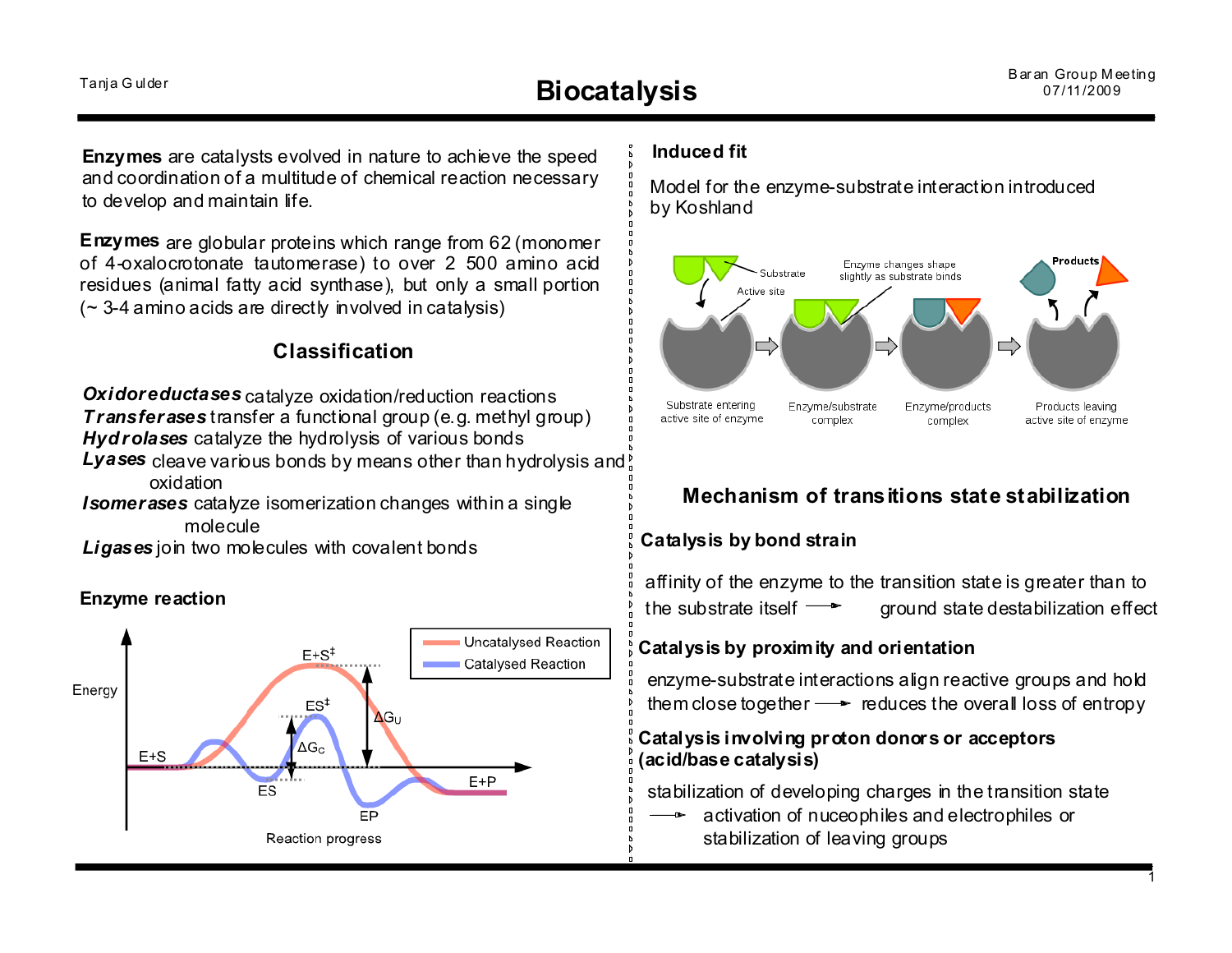# Tanja Gulder **Biocatalysis**

#### Baran Gr oup Meeting 07/11/2009





#### **Electrostatic catalysis**

stabilization of charged transition states by forming ionic bonds with residues of the active site

initial step of the carboxypeptidase catalytic mechanism:



### **Covalent catalysis**

substrate is forming a transient covalent bond with a residue in the active site in order to reduce energy of later transitions states of the reaction

#### pyruvate decarboxylase mechanism



#### **Advantages of biocatalysts and enzymes**

- very high enantioselectivity
- very high regioselectivity
- transformation under mild conditions
- 'green chemistry' e.g. solvent often water

#### **Disadvantages of biocatalysts and enzymes**

- often low specific activity
- instability at extreme temperatures and pH values
- availability for selected reactions only
- long development time for new enzymes

advances in genomics, directed evolution, gene and genome shuffling and the exploration of Earth's biodiversity aided by bioinformatics and high-throughput screening facilitate the discovery and optimization of enzymes

**It is estimated that biocatalysis and biotransformations account for 30% of the chemical business by the year 2050**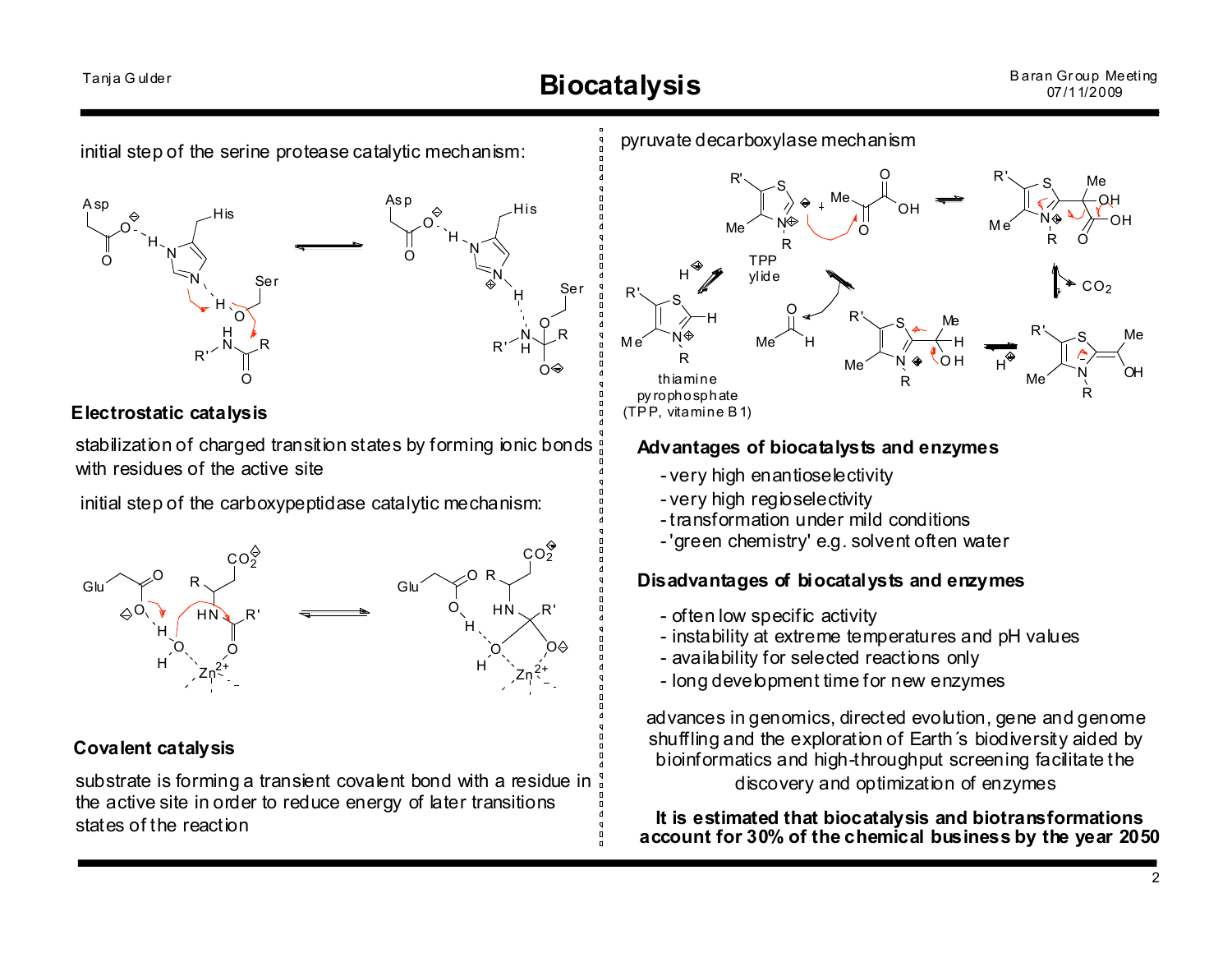| <b>Biotransformations on an Industrial Scale</b>                                                                                    |                                                                                                            |                                                                            | Literature                                                                                                                                                                                                                                                                                                                            |
|-------------------------------------------------------------------------------------------------------------------------------------|------------------------------------------------------------------------------------------------------------|----------------------------------------------------------------------------|---------------------------------------------------------------------------------------------------------------------------------------------------------------------------------------------------------------------------------------------------------------------------------------------------------------------------------------|
| t/a<br>> 1000000<br>> 100000<br>> 10000<br>> 1000                                                                                   | product<br>high-fructose corn syrup<br>lactose-free milk<br>acrylamide<br>cocoa butter<br>nicotinamide     | enzyme<br>glucose isomerase<br>lactase<br>nitrilase<br>lipase<br>nitrilase | - K. Drauz, H. Waldmann, Enzyme Catalysis in Organic<br>Synthesis, Wiley-VCH, 2002<br>- V. Gotor, I. Alfonso, E. Garcia-Urdiales, Asymmetric Organic<br>Synthesis with Enzymes, Wiley-VCH, 2008<br>E. Garcia-Junceda, Multi-Step Enzyme Catalysis, Wiley-<br><b>VCH, 2008</b><br>- D. Enders, K.-E. Jaeger, Asymmetric Synthesis with |
|                                                                                                                                     | D-pantothenic acid<br>(S)-chloropropionic acid<br>6-aminopenillanic acid<br>7-aminocephalosporanic<br>acid | aldonolactonase<br>lipase<br>penicillin amidase<br>glutaryl amidase        | Chemical and Bioblogical Methods, Wiley-VCH, 2007<br>- A.S. Bommarius, B. R. Riebel, <i>Biocatalysis</i> , Wiley-VCH, 2004<br>- G. Carrea, S. Riva, Organic Synthesis with Enzymes in Non-<br>Aqueous Media, Wiley-VCH, 2008                                                                                                          |
|                                                                                                                                     | aspartame<br>L-aspartate<br>D-phenylglycine<br>$D-p$ -OH-phenylglycine                                     | thermolysin<br>aspartase<br>hydantoinase<br>hydantoinase                   | <b>Desymmetrizations</b><br>Pig liver<br>MeO <sub>2</sub> C<br>HO <sub>2</sub> C <sub>3</sub><br>esterase                                                                                                                                                                                                                             |
| > 100                                                                                                                               | ampicillin<br>L-methionine, L-valine<br>L-camitine                                                         | penicillin amidase<br>aminoacylase<br>dehydrase/<br>hydroxylase            | MeO <sub>2</sub> C<br>H <sub>2</sub> O<br>MeO <sub>2</sub> C<br>acetone<br>m es o<br>$\alpha$<br>∩<br>98%, >99% ee<br>by ssochlamic                                                                                                                                                                                                   |
|                                                                                                                                     | <b>L-DOPA</b><br>L-malic acid<br>$(S)$ -methoxyisopropyl-<br>amine                                         | $\beta$ -tyrosinase<br>fumarase<br>lipase                                  | ac id<br>White et al., JACS.<br>2000, 8665<br>Pig liver                                                                                                                                                                                                                                                                               |
|                                                                                                                                     | $(R)$ -mandelic acid<br>L-alanine                                                                          | nitrilase<br>L-aspartate- $\beta$ -de-<br>carboxylase                      | HO <sub>2</sub> C<br>esterase<br>CO <sub>2</sub> Me<br>CO <sub>2</sub> H<br>OMe<br>MeO<br>Me O<br>CO <sub>2</sub> Me<br>pH 8, 7d<br>CO <sub>2</sub> Me                                                                                                                                                                                |
| further applications:<br>baby foods, brewing industry, fruit juice, dairy industry, starch,<br>paper, biofuels, detergents, rubber, |                                                                                                            |                                                                            | pr oc hiral<br>89%, 95% ee<br>$(-)$ -virantmycin<br>Wulff et al., ACIE<br>2004, 6493<br>enantiotopos-differentiating hydrolysis                                                                                                                                                                                                       |

 $\overline{\overline{\overline{3}}}$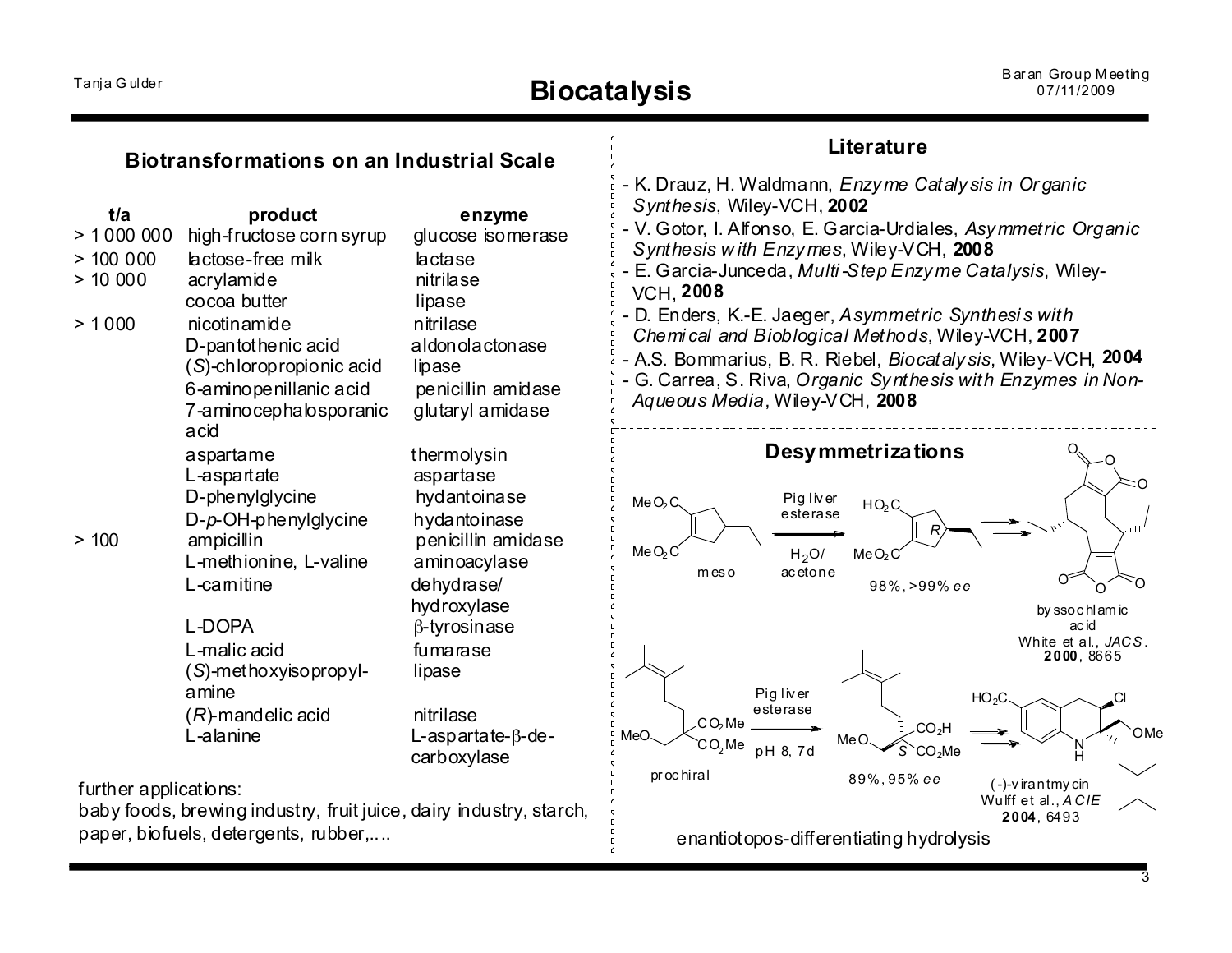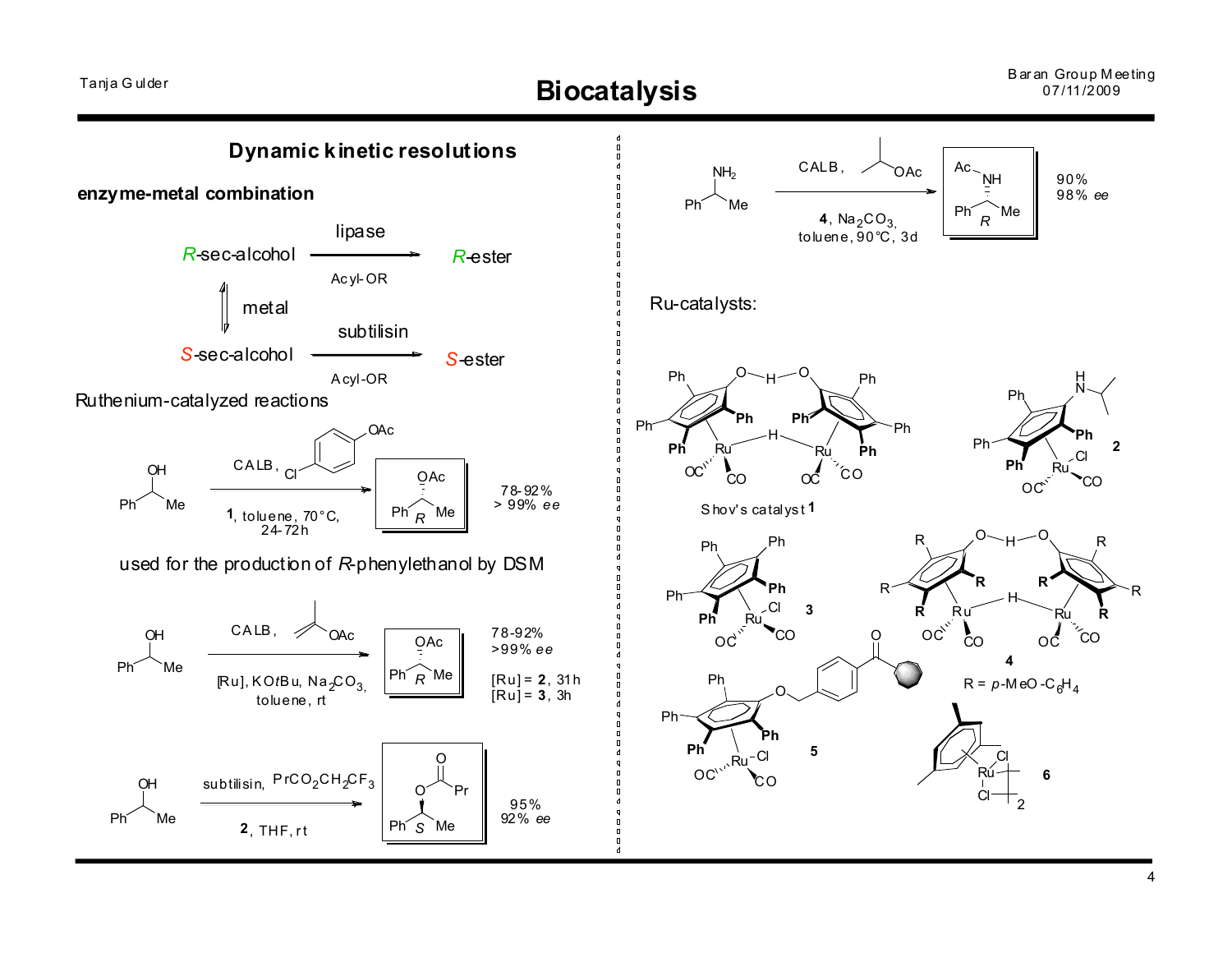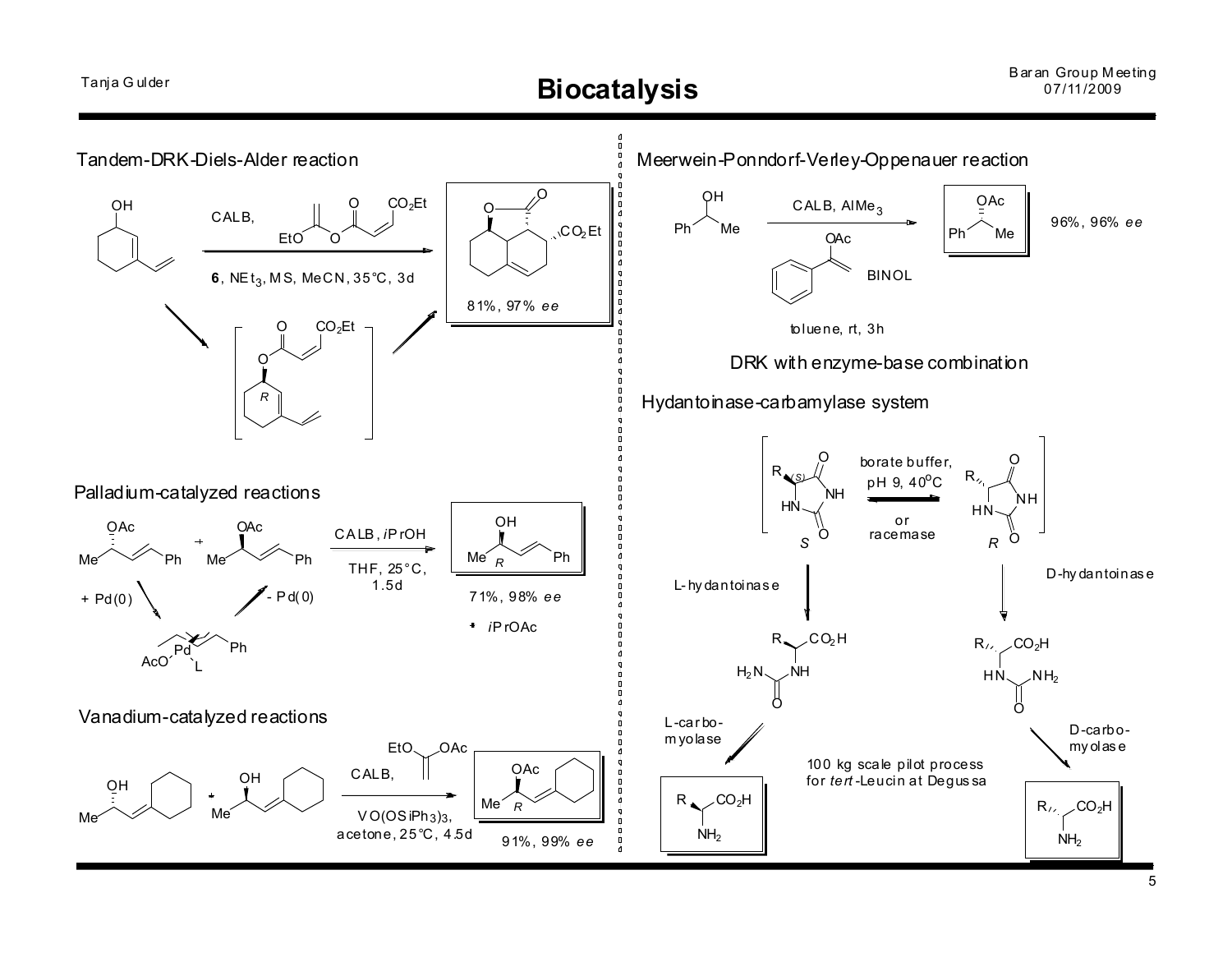# Tanja G ulder **Biocatalysis** Baran Group Meeting

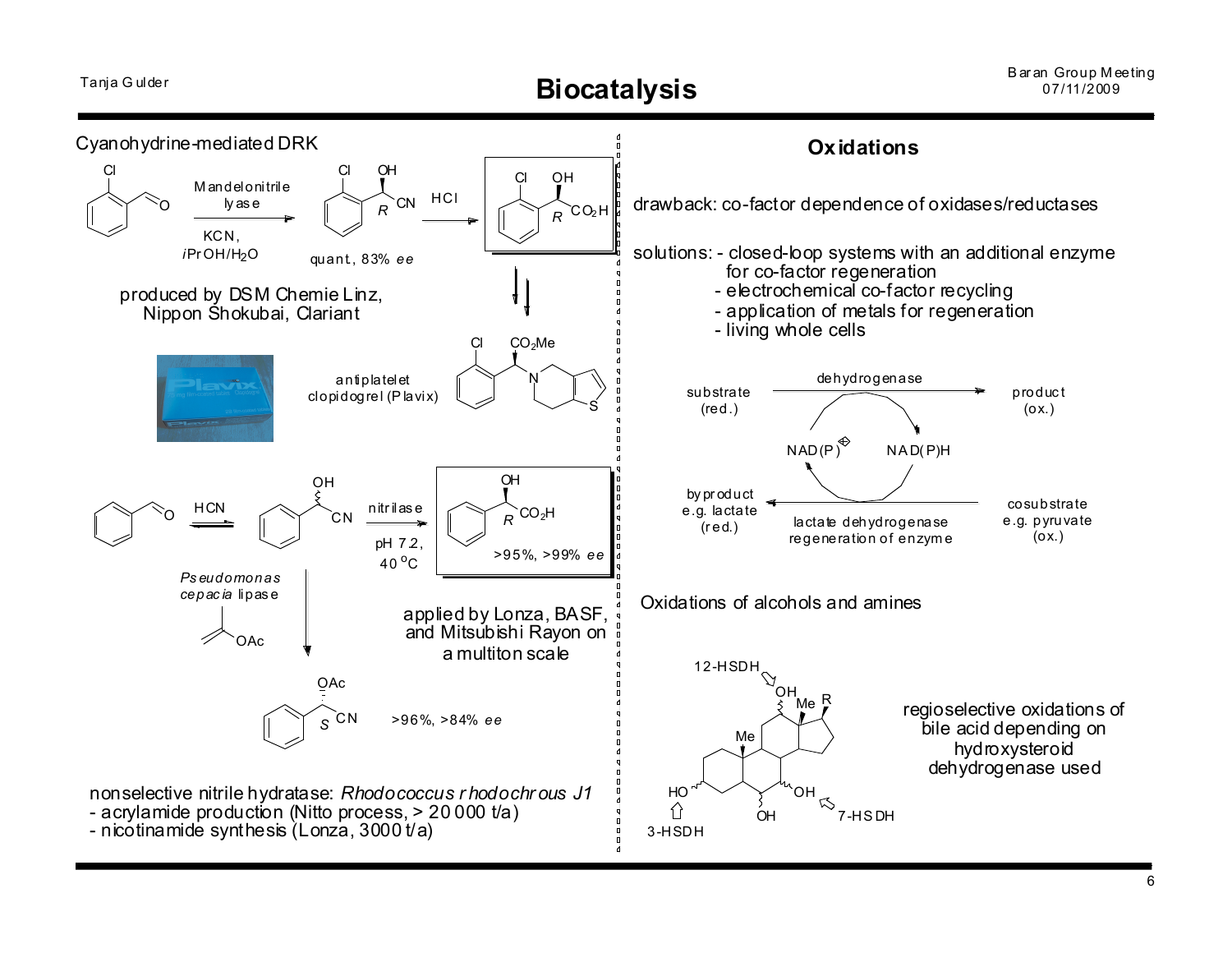#### Baran Group Meeting 07/11/2009

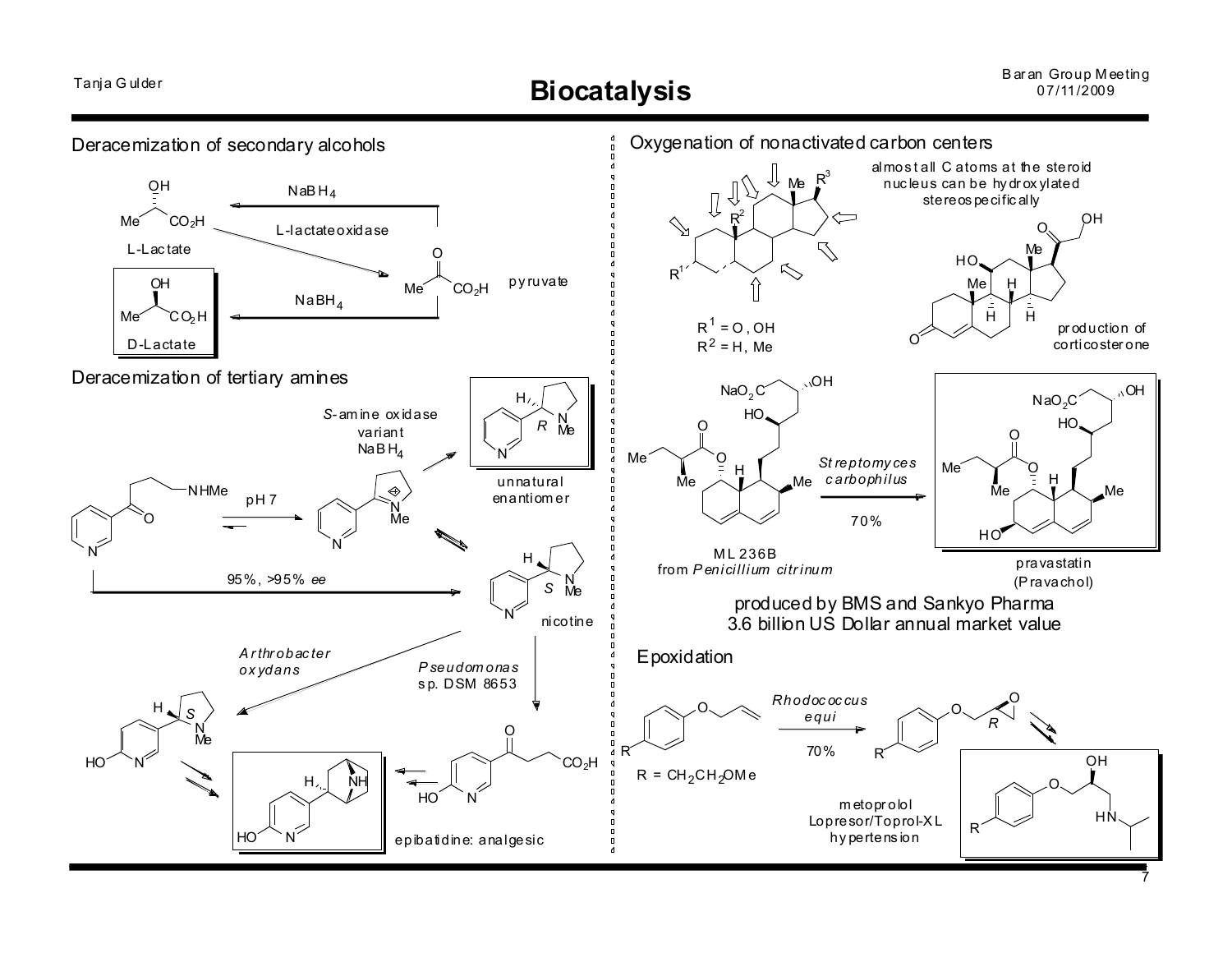

8

Baran Group Meeting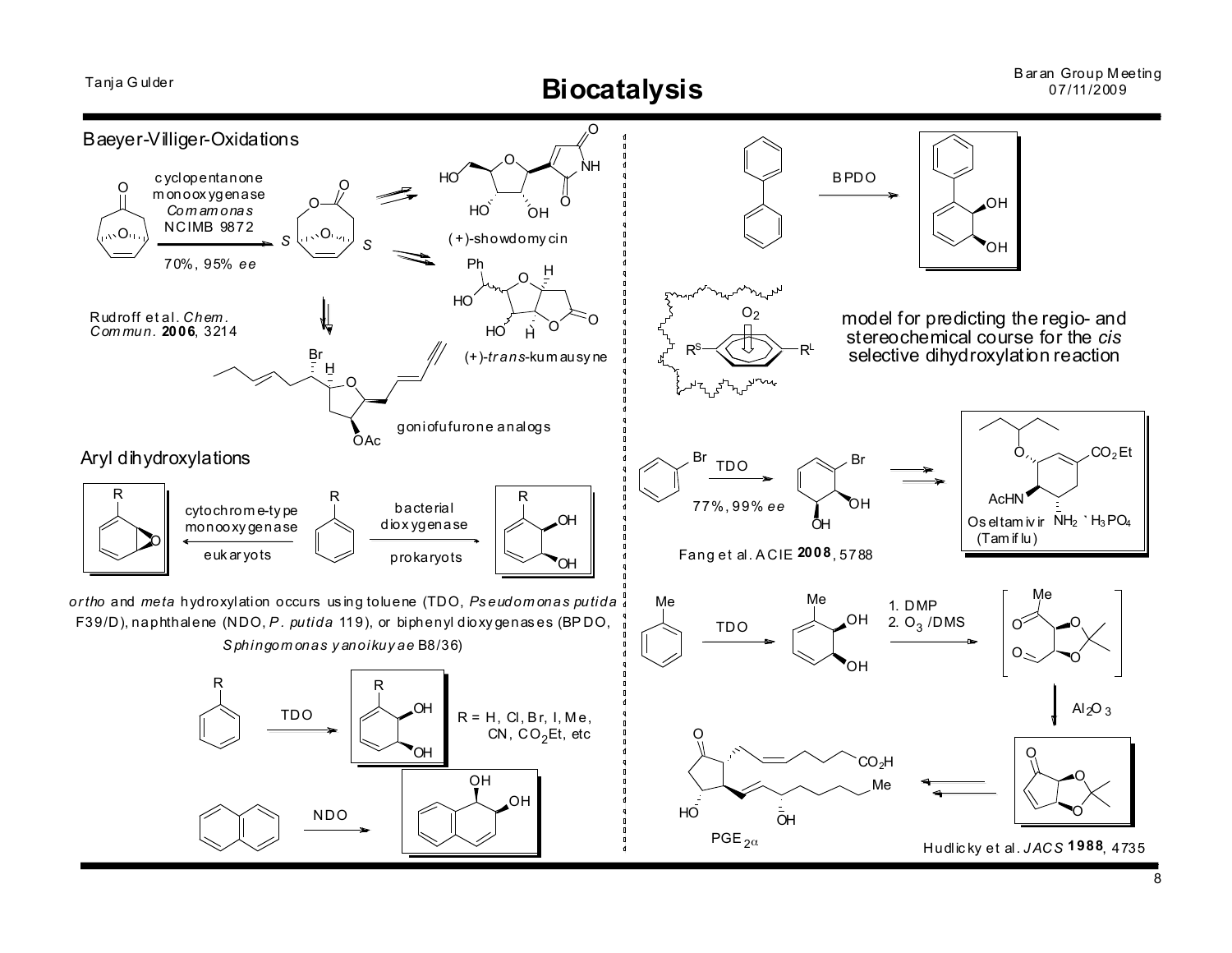Tanja Gulder

**Biocatalysis** 

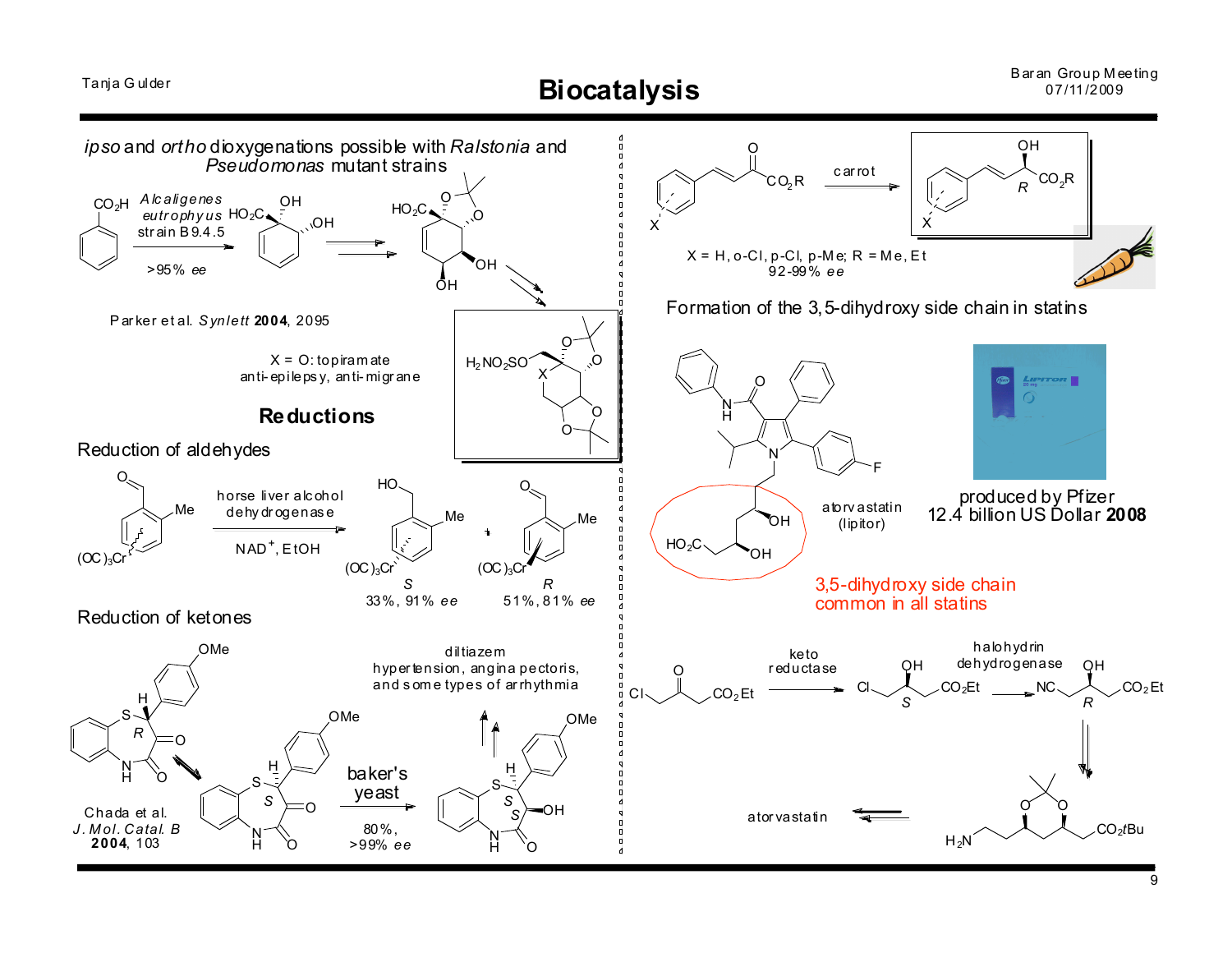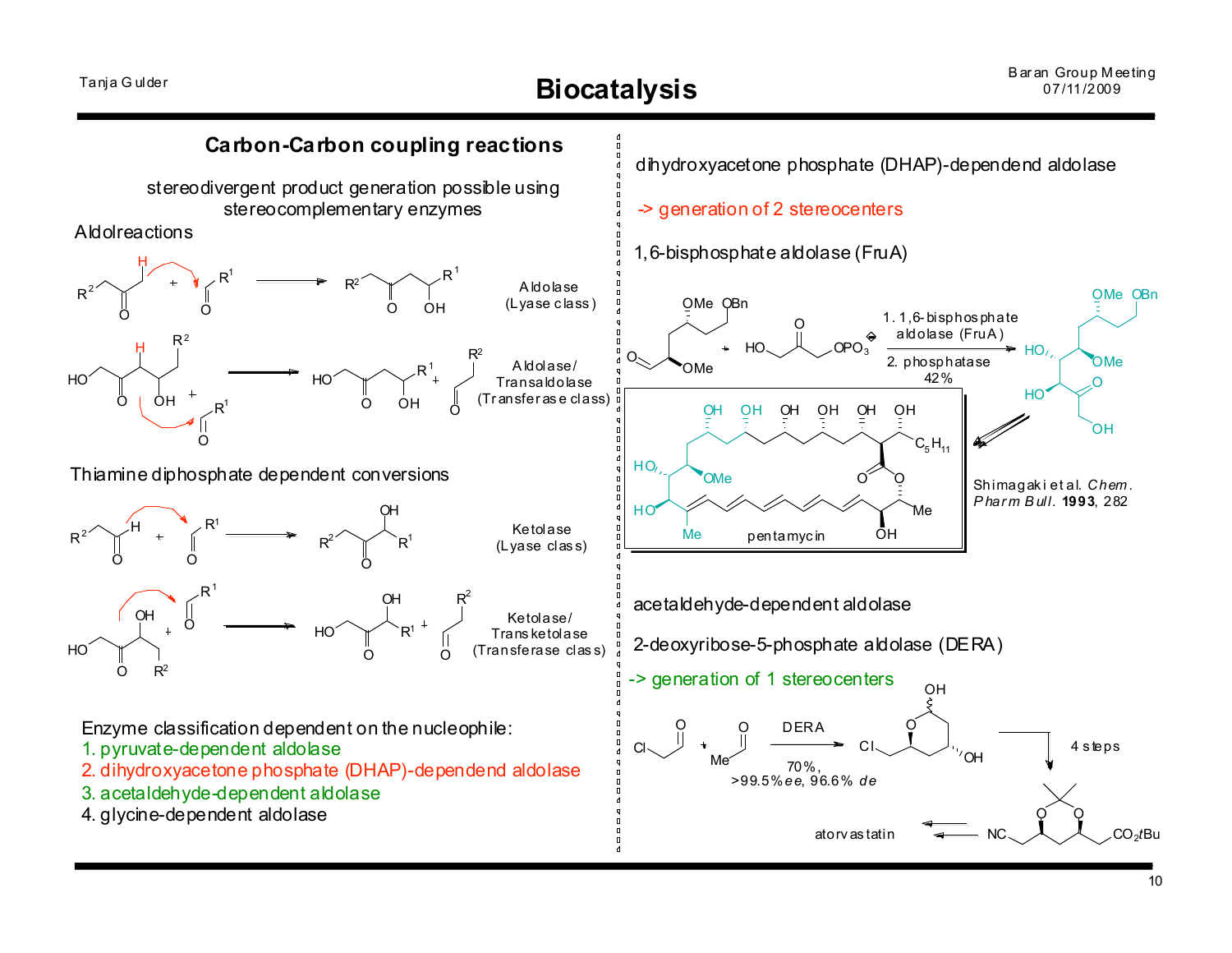